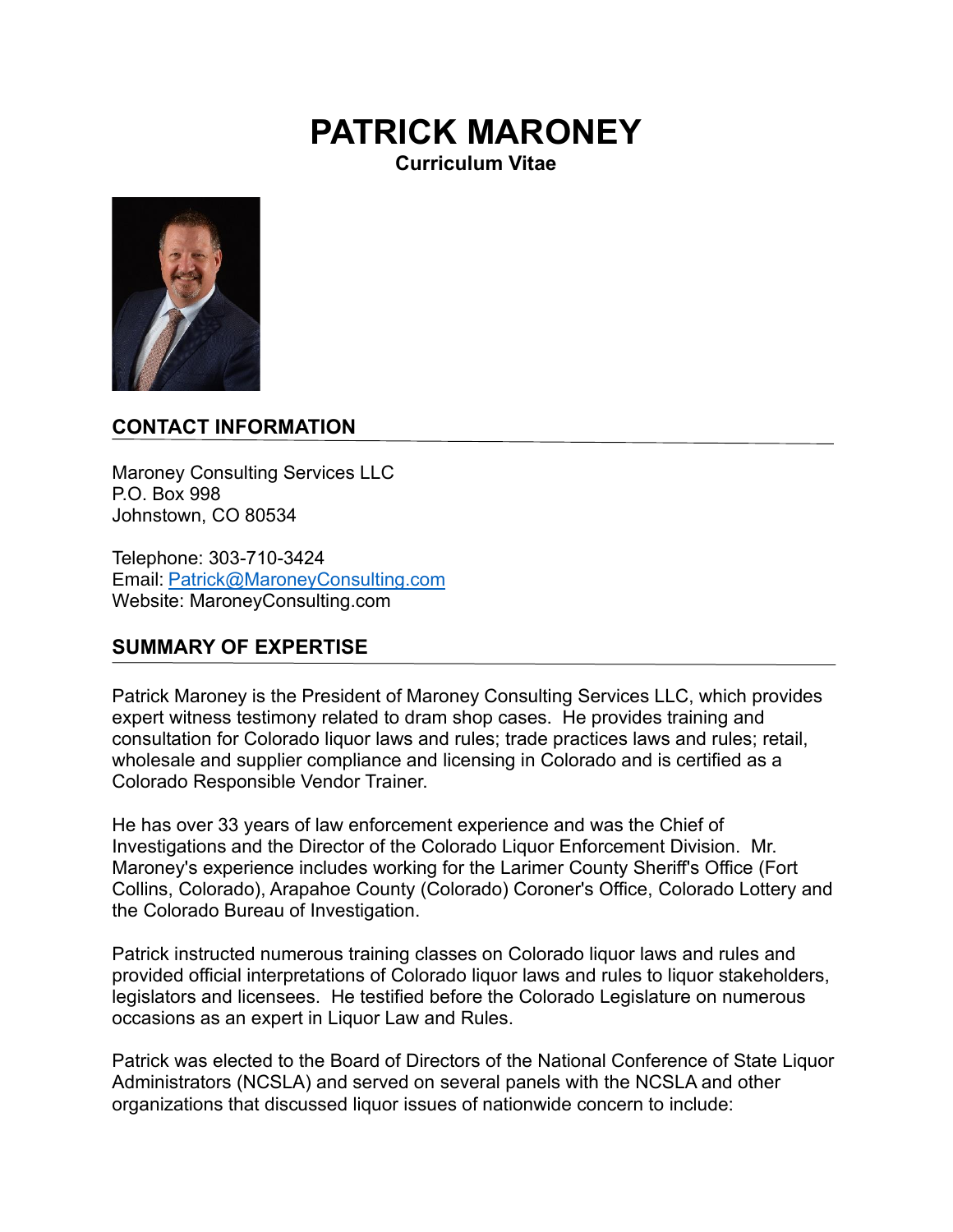Curriculum Vitae Page 2

- Arkansas State Senate Committee on City, County, and Local Affairs and House Select Committee on Rules Joint Meeting – Presentations on Alcohol Regulations Across the Three Tiers and Direct-to-Consumer Shipping: Costs and Concerns, November 2021
- Annual Conference for the National Liquor Law Enforcement Association (NLLEA) – panelist – Alcohol Laws and Regulations: Prioritizing Public Health and Safety to Include Responsible Consumer Convenience, November 2021
- CLE Class panelist Wine, Spirits and Beer Law 101: Part II Including recent growth in online sales and direct-to-consumer sales and shipping, October 2021
- Center for Alcohol Policy, Alcohol Law & Policy Conference panelist Alcohol Regulation Post Covid-19, August 2021
- CLE Class panelist Wine, Spirits and Beer Law 101: Including recent growth in online sales and direct-to-consumer sales and shipping, May 2021
- Center for Alcohol Policy Annual Conference panelist Alcohol Regulation in the Time of COVID-19, September 2020
- NCSLA Regional Conference panelist Fundamentals of Alcohol Regulation, October 2018
- NCSLA Annual Conference panelist Disruption and the Beverage Alcohol Industry, June 2018
- NCSLA Regional Conference panelist The Third (Party) Rail The Role of Unlicensed Third-Party Providers, October 2017
- NCSLA Annual Conference panelist Survival Guide for ABC Regulators, June 2016

During his appointment to the Liquor Enforcement Division, Mr. Maroney was also appointed to the Colorado Task Force on Drunk and Impaired Driving, as an expert in liquor law. The task force was established by the Colorado General Assembly in 2006 to generate more collaboration and consensus for effective solutions to the impaired driving problem in Colorado.

# **WORK EXPERIENCE**

# **Maroney Consulting Services LLC, Johnstown, CO**

President July 2019 - Present

- Provide Consulting, Training and Education Relating to the Colorado Liquor Code and Rules
- Provide Expert Witness Services Relating to Alcohol Beverage Law and Dram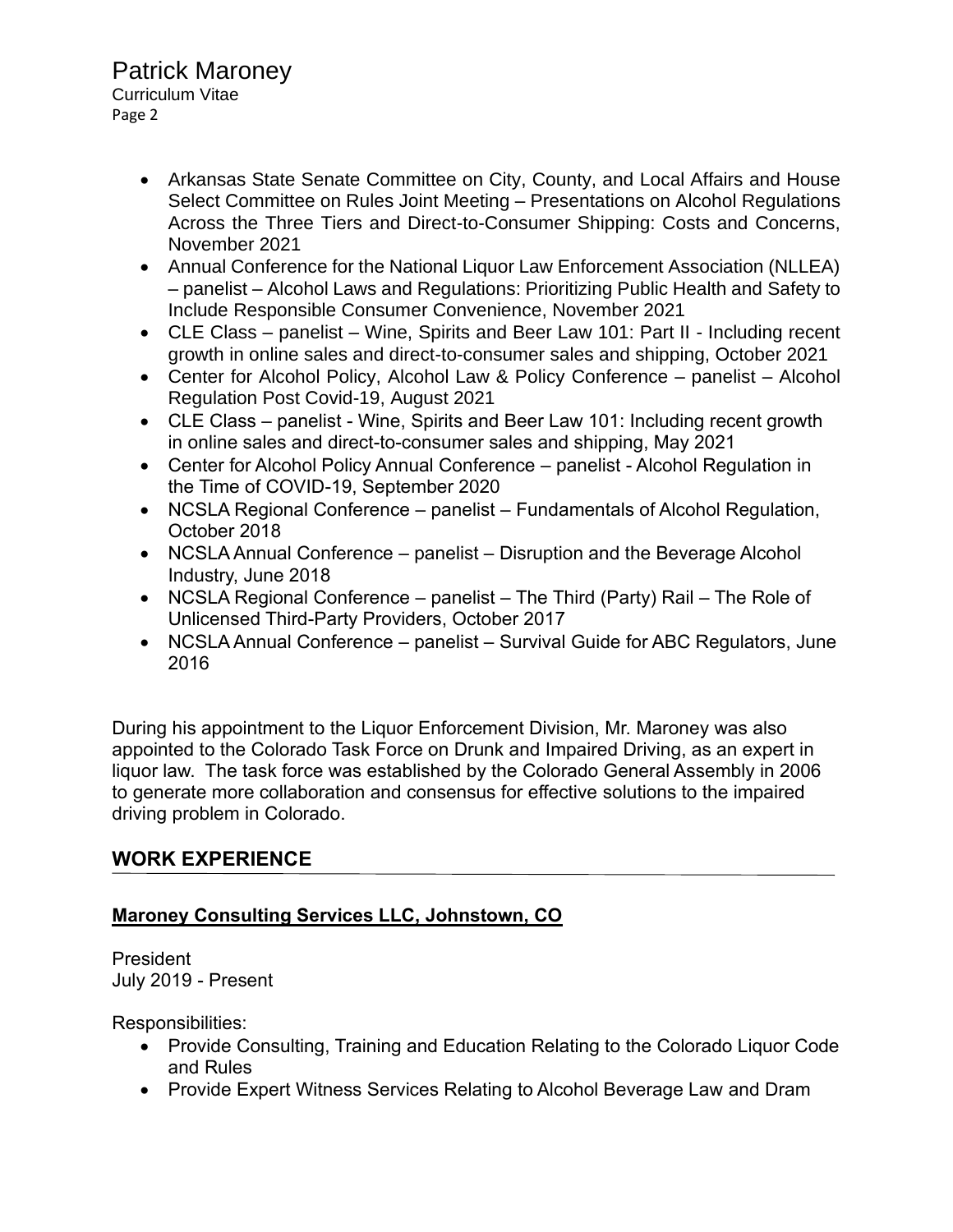Curriculum Vitae Page 3

Shop Liability

• Certified to Provide Responsible Alcohol Beverage Vendor Training in Colorado

# **Colorado Liquor Enforcement Division, Golden, CO**

**Director** November 2013 – May 2019

Responsibilities:

- Provided official interpretations of the Colorado Liquor Code and Rules upon request of liquor stakeholders, legislators and the Governor's Office
- Reviewed and made recommendations for law changes to the members of the liquor industry, legislators and Governor's Office
- Provided expert testimony to the House of Representatives and Senate for the Colorado State Legislature concerning pending bills involving alcohol beverages
- Management and operation of the Colorado Liquor Enforcement Division including enforcement, investigations, licensing, administrative functions and budget
- Approved sanctions that were to be submitted to the State Licensing Authority for liquor licenses who violated Colorado Liquor Laws and Rules including summary suspensions for licensees who violated major public safety laws that were related to serious bodily injury or death
- The Division's retail enforcement program was mostly focused on investigations of "sales to minors and visibly intoxicated persons"
- Chaired several working group meetings with liquor stakeholders to review, edit, develop and draft liquor regulations for official rule making
- Developed and implemented a statewide guide on how to conduct compliance checks where minor operatives attempted to purchase alcohol from liquor licensees
- Provided numerous training classes to stakeholders from all tiers of alcohol sales and manufacturing
- Keynote speaker for the Colorado Alcohol Beverage Symposium (2015 and 2016)

Chief of Investigations January 2011 – November 2013

- Management of the enforcement units for the Division including four offices in the state to investigate over 10,000 licenses in Colorado within the retail, wholesale, manufacturer and importer tiers
- Provided recommendations for sanctions to the Director for penalties of Liquor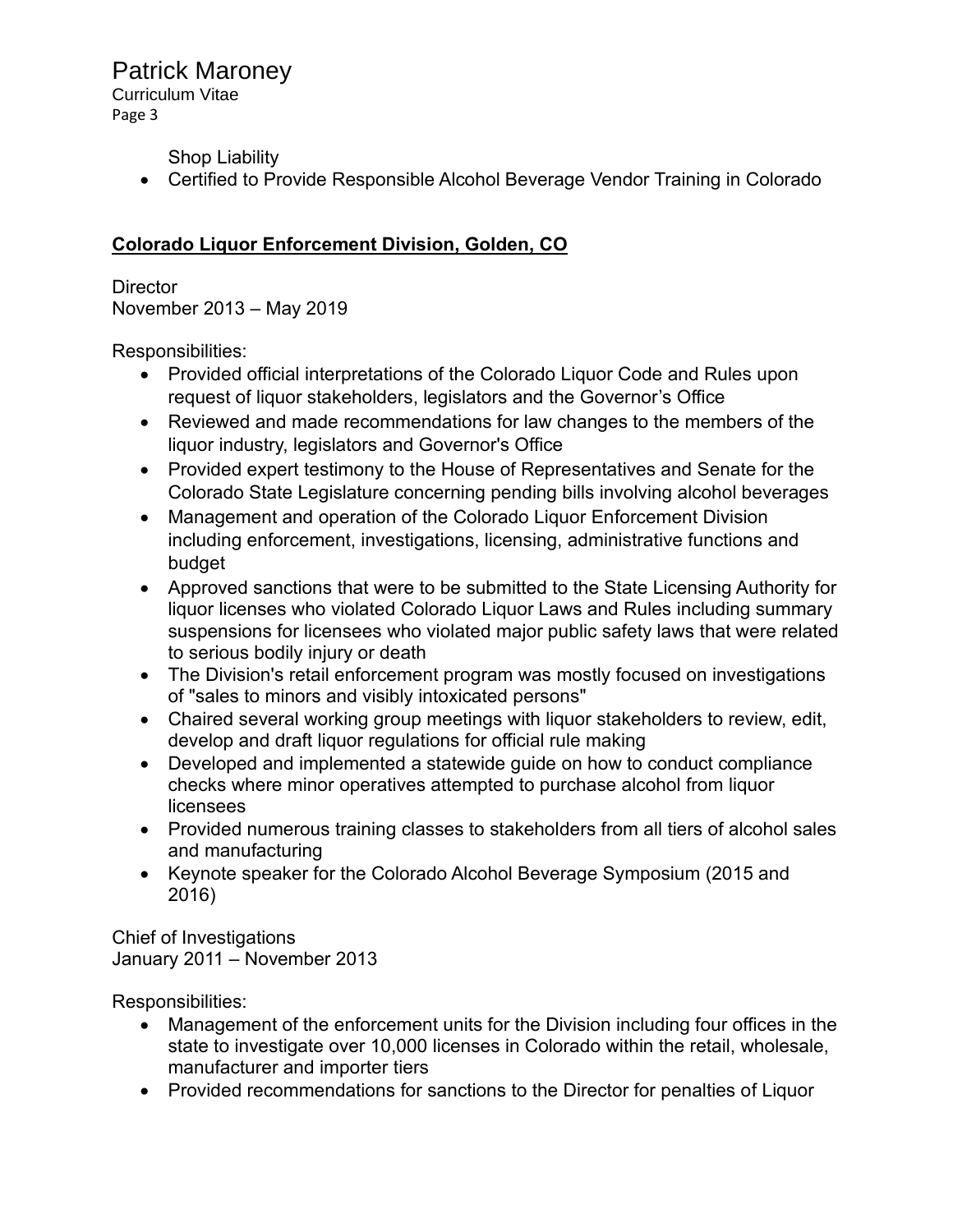Curriculum Vitae Page 4

Law and Rule violations

- Management of the program to enforce Colorado tobacco laws concerning tobacco access to minors
- Served on the state tobacco committee to coordinate tobacco enforcement efforts with the Department of Human Services, and the Department of Public Health and Environment

National Conference of State Liquor Administrators (NCSLA)

Board Member July 2017 – June 2019

- Elected as a board member of the NCSLA, which was founded in June 1934, to promote the enactment of effective and equitable state alcoholic beverage laws, and provide a forum for networking among the regulators and industry
- Reviewed, discussed and voted on topics that affected the NCSLA and its membership
- Served on panels during annual and regional conferences, which discussed current alcohol policies on a national level
- Conference host for the 2017 Annual NCSLA Conference in Denver, CO

Colorado Task Force on Drunk and Impaired Driving (CTFDID) January 2011 – May 2019

- Appointed to the Colorado Task Force on Drunk and Impaired Driving as an expert in Colorado Liquor Law and Rules
- The CTFDID is responsible for providing recommendations to the Colorado legislature on issues to reduce deaths caused by drunk and impaired driving
- Attended monthly meetings
- Served on the prevention committee and provided vital information for the annual reports to the legislature

# **Colorado Lottery, Pueblo, CO**

Director of Security and Investigations April 2006 – January 2011

- The security of the Colorado Lottery for physical and computer security to include office space, warehouses, vendor computer and backup computer rooms
- Lottery scratch ticket security to include encryption and reconstruction processes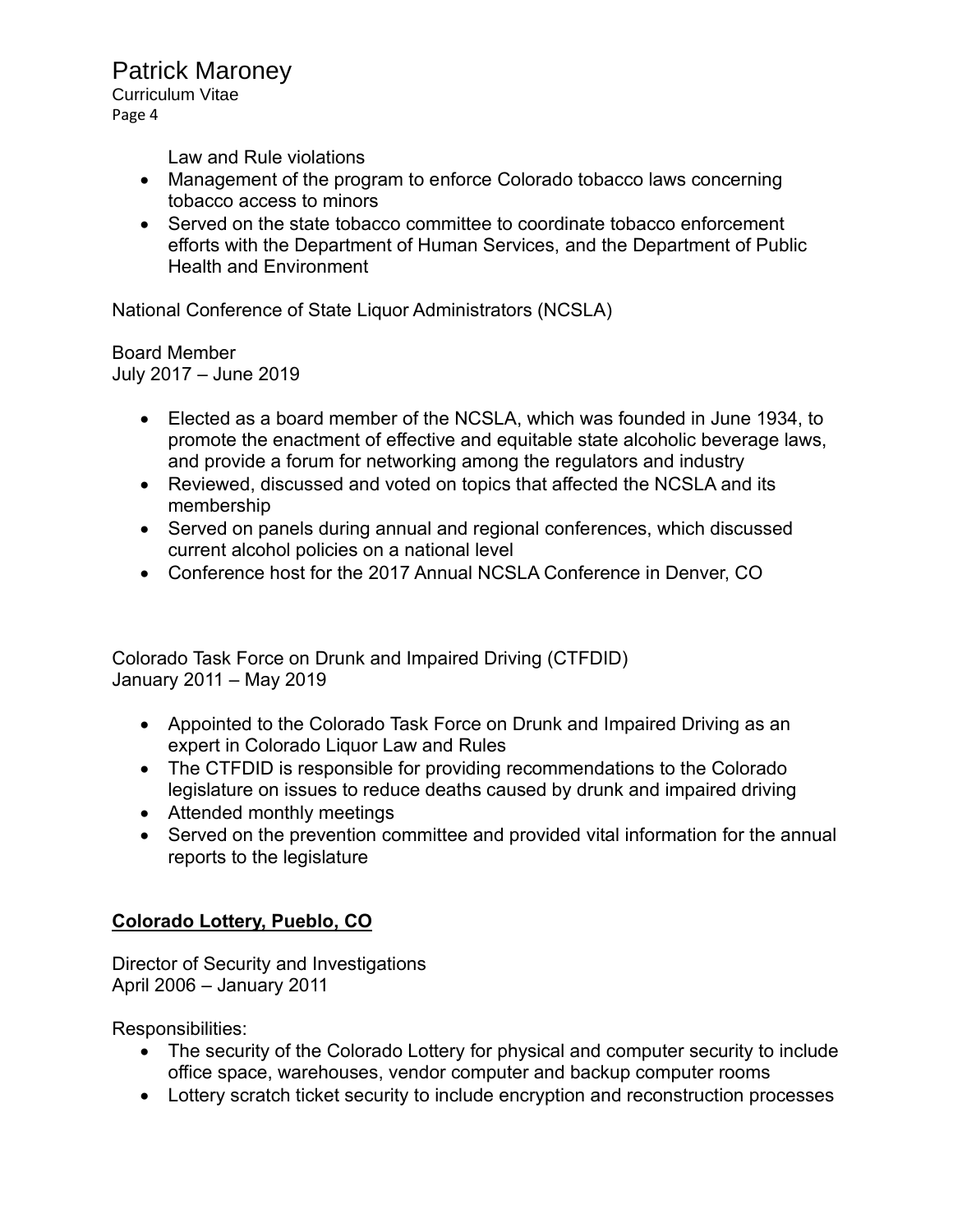Curriculum Vitae Page 5

- Security of the vendor's online system to include the security plan, the ICS, lockdown protocol for Power Ball tickets program
- Member of the North American Association of State and Provincial Lotteries
- Oversaw the fleet operation manager of Lottery vehicles

## **Colorado Bureau of Investigation, Lakewood, CO**

Agent in Charge January 2004 – April 2006

Responsibilities:

- Management of the Colorado Crime Statistics Annual Report; the Colorado Sex Offender database, and auditing/training law enforcement agencies for compliance with Colorado Crime Information Center and the National Crime Information Center policies
- Selected by the FBI to subject matter expert groups to develop the national N-Dex (National Data Exchange) information sharing system

Agent April 1994 – January 2004

Responsibilities:

- Lead or co-lead Agent involving investigations of homicide, assault, arson, public corruption, narcotics, gambling, gang violence, extortion, and white-collar crime
- Served as a sworn investigator for the 1st Judicial District Grand Jury, the Colorado State Grand Jury and Federal Grand Jury (for Colorado)

# **Arapahoe County Coroner's Office, Littleton, CO**

Investigator March 1990 – April 1994

- Investigated suspicious and unattended deaths that occurred within Arapahoe **County**
- Prepared comprehensive and detailed reports regarding death scene investigations and medical background of victims